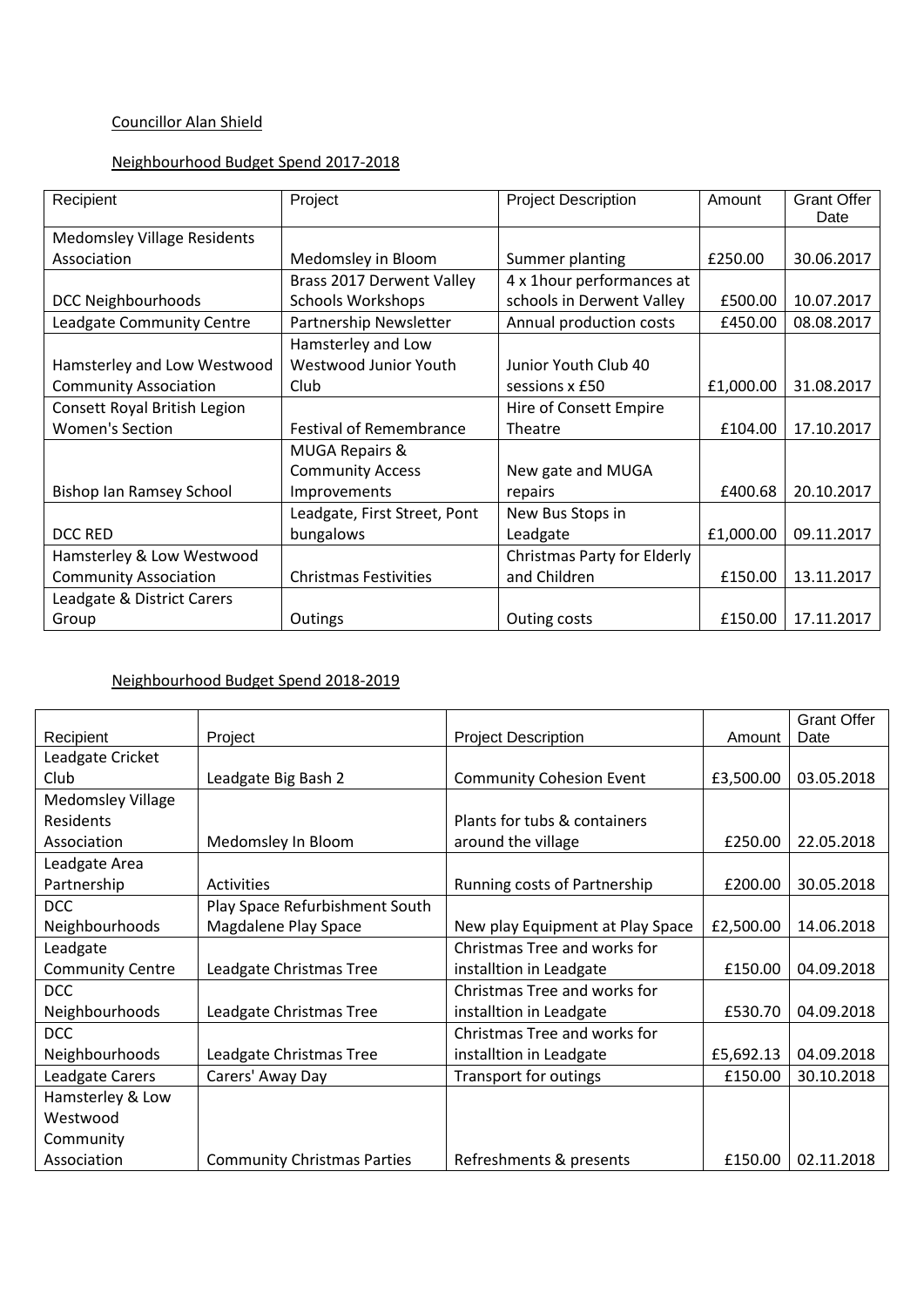|                         |                                | Large poppies for lamp posts &      |           |            |
|-------------------------|--------------------------------|-------------------------------------|-----------|------------|
| Medomsley               |                                | small reflective poppies for school |           |            |
| <b>Community Action</b> | <b>WW1 Commemoration Event</b> | children                            | £445.00   | 02.11.2018 |
|                         | Learning for Life - Home Room  | Equipment to furnish a Home         |           |            |
| Real Care Ltd           | Project                        | Room                                | £1,000.00 | 07.11.2018 |
| Hamsterley & Low        |                                |                                     |           |            |
| Westwood                |                                |                                     |           |            |
| Community               | Hamsterley & Low Westwood      | Youth Worker and Assistant for      |           |            |
| Association             | <b>Youth Club</b>              | 2hrs for 40 weeks                   | £1,000.00 | 29.01.2019 |
| <b>DCC</b>              |                                |                                     |           |            |
| Neighbourhoods          | <b>Ebchester Speed Visor</b>   | New Vehicle Activated Road Sign     | £5,300.00 | 08.03.2019 |
| <b>DCC</b>              | Living Christmas Tree for      |                                     |           |            |
| Neighbourhoods          | Leadgate                       | Install Living Christmas Tree       | £1,144.62 | 09.04.2019 |

### Neighbourhood Budget Spend 2019-2020

|                             |                                |                                 |           | <b>Grant Offer</b> |
|-----------------------------|--------------------------------|---------------------------------|-----------|--------------------|
| Recipient                   | Project                        | <b>Project Description</b>      | Amount    | Date               |
|                             | Consett Salvation Army Band -  |                                 |           |                    |
| The Salvation Army          | 140 Yrs Celebration            | Hire of Black Dyke Band         | £182.00   | 09.07.2019         |
| Leadgate Cricket            | Leadgate Cricket Club Big Bash |                                 |           |                    |
| Club                        | <b>Community Event 3</b>       | Cost of staging community event | £2,500.00 | 19.07.2019         |
| <b>Ebchester Parish</b>     | 40's themed Tea Party          | party with entertainment        | £75.00    | 13.08.2019         |
| Medomsley                   |                                |                                 |           |                    |
| <b>Community Action</b>     |                                |                                 |           |                    |
| Group                       | Altogether Better              | 20's plenty safe plan           | £250.00   | 13.08.2019         |
| Leadgate Community          |                                | printing and paper costs for 1  |           |                    |
| Association                 | Leadgate's Newsletter          | vear                            | £475.00   | 13.08.2019         |
|                             |                                | Minibus hire, fuel & parking    |           |                    |
| Leadgate Carers             | Leadgate Carers Outings        | costs. Theatre / cinema tickets | £150.00   | 22.08.2019         |
| <b>Medomsley Village</b>    |                                |                                 |           |                    |
| Residents                   | Village Environmental          |                                 |           |                    |
| Association                 | Improvements                   | Bench seat maintenance          | £350.00   | 19.09.2019         |
| <b>DCC</b>                  | Rural Footpath alongside B6310 |                                 |           |                    |
| Neighbourhoods              | Hamsterley Mill                | Construction of new footpath    | £4,000.00 | 20.09.2019         |
| Swimathon 2019              | Pool Hire                      | DCC - Culture, Sport & Leisure  | £51.20    | 18.02.2020         |
|                             | Children's Christmas Party and |                                 |           |                    |
|                             | elderly residents Christmas    | Hamsterley & Low Westwood       |           |                    |
| <b>Christmas Activities</b> | dinner                         | <b>Community Association</b>    | £300.00   | 28.02.2020         |

### Neighbourhood Budget Spend 2020-2021

|                |                                   |                                  |           | <b>Grant Offer</b>      |
|----------------|-----------------------------------|----------------------------------|-----------|-------------------------|
| Recipient      | Project                           | <b>Project Description</b>       | Amount    | Date                    |
| DCC            | C10a Front Street, Leadgate -     |                                  |           |                         |
| Neighbourhoods | Parking Layby                     | parking lay-by for 2-3 vehicles  |           | £14,788.17   17.06.2020 |
| DCC            |                                   | New extrance road to car park at |           |                         |
| Neighbourhoods | <b>Ebchester Play Park Access</b> | play park                        | £1,054.75 | 16.07.2020              |